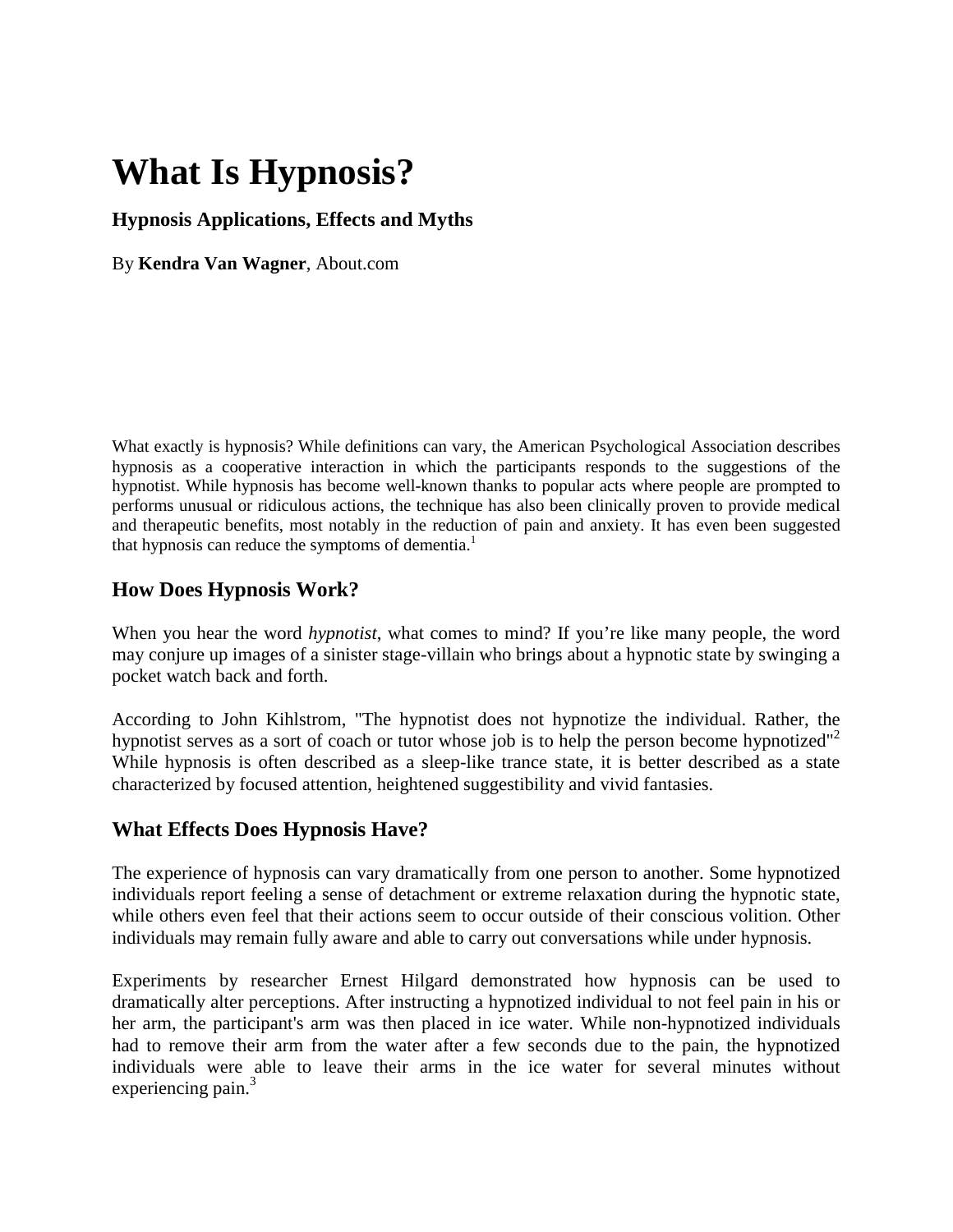## **What Can Hypnosis Be Used For?**

The following are just a few of the applications for hypnosis that have been demonstrated with research:

- The treatment of chronic pain conditions such as rheumatoid arthritis.
- The treatment and reduction of pain during childbirth.
- The reduction of the symptoms of dementia.
- An effective alternative to Ritalin in the treatment of ADHD symptoms.
- The reduction of nausea and vomiting in cancer patients undergoing chemotherapy.<sup>4</sup>
- Control of pain during dental procedures.
- Elimination or reduction of skin conditions including warts and psoriasis.
- Alleviation of symptoms association with [Irritable Bowel Syndrome.](http://ibs.about.com/)<sup>5</sup>

## **Can** *You* **Be Hypnotized?**

While many people think that they cannot be hypnotized, research has shown that a large number of people are more hypnotizable than they believe.

- Fifteen percent of people are very responsive to hypnosis.<sup>6</sup>
- Children tend to be more susceptible to hypnosis.<sup>7</sup>
- Approximately ten percent of adults are considered difficult or impossible to hypnotize.<sup>8</sup>
- People who can become easily absorbed in fantasies are much more responsive to hypnosis. $^{2}$

If you are interested in being hypnotized, it is important to remember to approach the experience with an open mind. Research has suggested that individuals who view hypnosis in a positive light tend to respond better.<sup>9</sup>

### **Theories of Hypnosis**

One of the best-known theories is Hilgard's neodissociation theory of hypnosis. According to Hilgard, people in a hypnotic state experience a split consciousness in which there are two different streams of mental activity. While one stream of consciousness responds to the hypnotist's suggestions, another dissociated stream processes information outside of the hypnotized individuals conscious awareness.<sup>3</sup>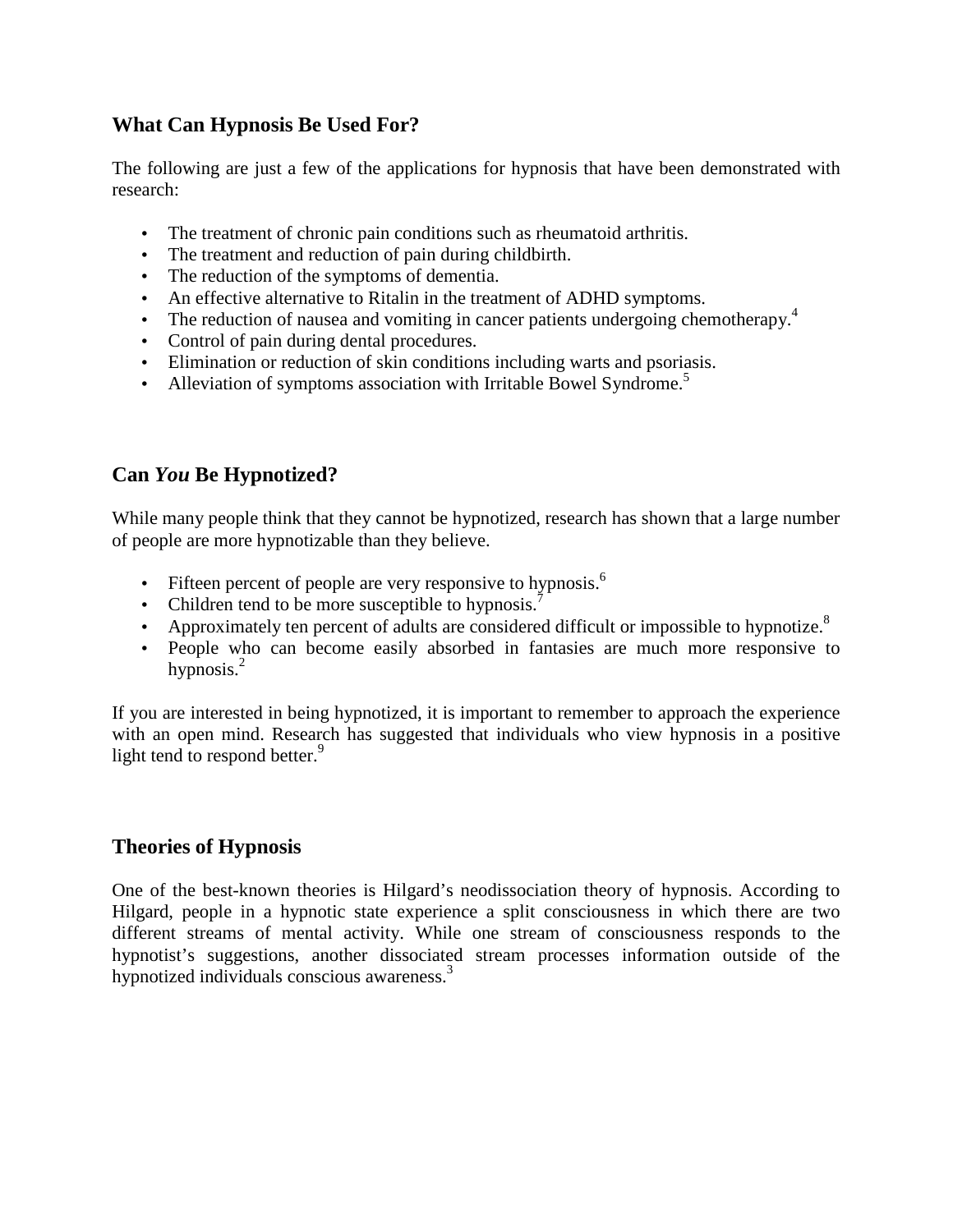## **Hypnosis Myths**

### **Myth 1: When you wake up from hypnosis, you won't remember anything that happened when you were hypnotized.**

While amnesia may occur in very rare cases, people generally remember everything that occurred while they were hypnotized.<sup>5</sup> However, hypnosis can have a significant effect on memory. Posthypnotic amnesia can lead an individual to forget certain things that occurred before or during hypnosis. However, this effect is generally limited and temporary.

#### **Myth 2: Hypnosis can help people remember the exact details of a crime they witnessed.**

While hypnosis can be used to enhance memory, the effects have been dramatically exaggerated in popular media. Research has found that hypnosis does not lead to significant memory enhancement or accuracy,<sup>10</sup> and hypnosis can actually lead to false or distorted memories.<sup>11</sup>

#### **Myth 3: You can be hypnotized against your will.**

Despite stories about people being hypnotized without their consent,  $12$  hypnosis requires voluntary participation on the part of the patient.<sup>5</sup>

#### **Myth 4: The hypnotist has complete control of your actions while you're under hypnosis.**

While people often feel that their actions under hypnosis seem to occur without the influence of their will, a hypnotist cannot make you perform actions that are against your values or morals.<sup>3</sup>

#### **Myth 5: Hypnosis can make you super-strong, fast or athletically talented.**

While hypnosis can be used to enhance performance, $13$  it cannot make people stronger or more athletic than their existing physical capabilities.